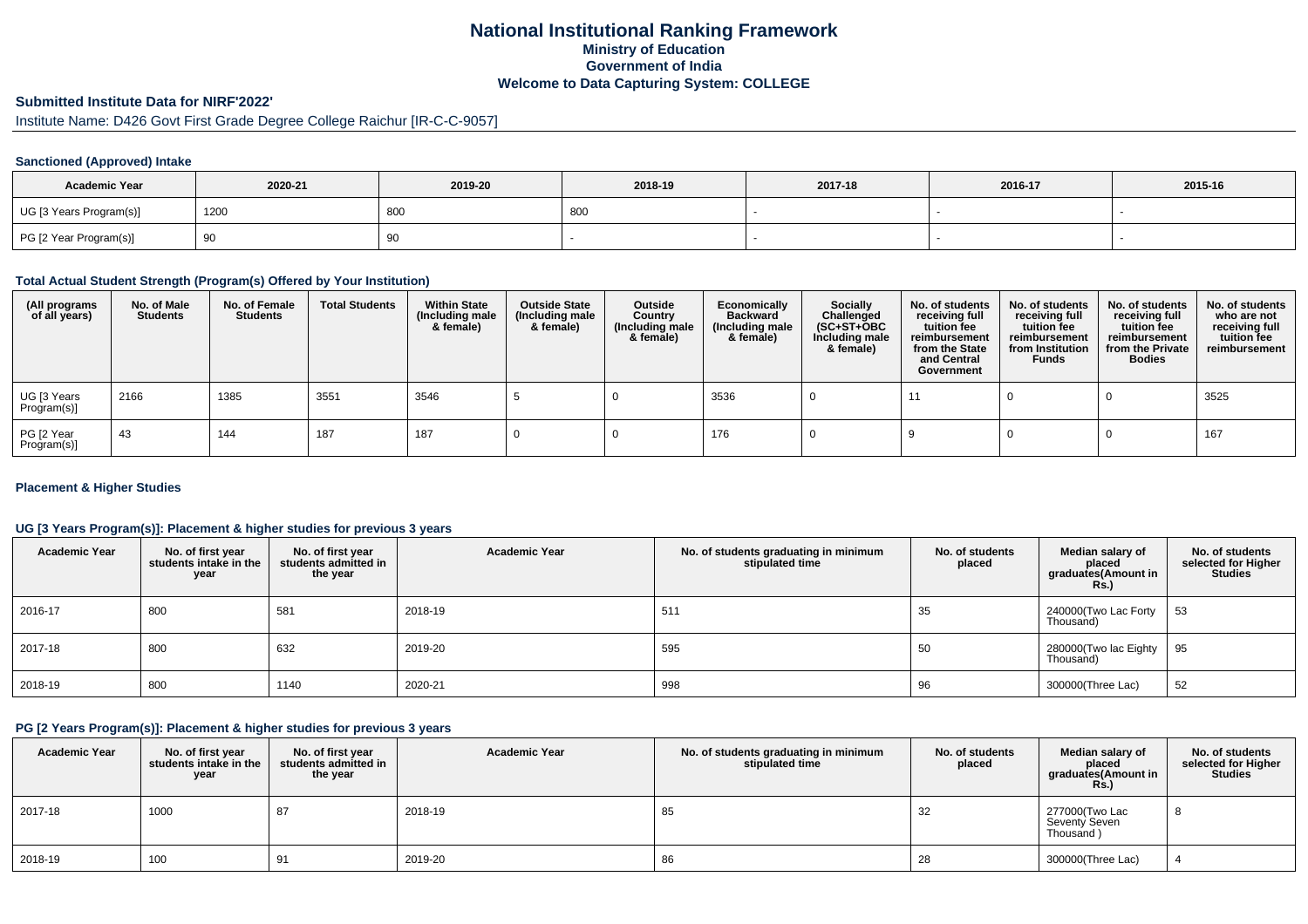| 2019-20 | -- |  | 2020-21 | ັ |  | $\ddot{\phantom{0}}$<br>Thousand, |  |
|---------|----|--|---------|---|--|-----------------------------------|--|
|---------|----|--|---------|---|--|-----------------------------------|--|

## **Financial Resources: Utilised Amount for the Capital expenditure for previous 3 years**

| 2020-21<br><b>Academic Year</b>                                                                      |                                                        | 2019-20                                                          | 2018-19                                                                  |  |  |  |  |  |  |  |
|------------------------------------------------------------------------------------------------------|--------------------------------------------------------|------------------------------------------------------------------|--------------------------------------------------------------------------|--|--|--|--|--|--|--|
|                                                                                                      | <b>Utilised Amount</b>                                 | <b>Utilised Amount</b>                                           | <b>Utilised Amount</b>                                                   |  |  |  |  |  |  |  |
| Annual Capital Expenditure on Academic Activities and Resources (excluding expenditure on buildings) |                                                        |                                                                  |                                                                          |  |  |  |  |  |  |  |
| Library                                                                                              | 27423 (Twenty Seven Thousand Four Hundred Three Rupees | 27725 (Twenty Seven Thousand Seven Hundred Twenty Five<br>Rupees | 215000 (Two Lac Fifteen Thousand)                                        |  |  |  |  |  |  |  |
| New Equipment for Laboratories                                                                       | $0$ (Zero)                                             | 650000 (Six Lac Fifty Thousand)                                  | 179492 (One Lac Seventy Nine Thousand Four Hundred<br>Ninety Two Rupees) |  |  |  |  |  |  |  |
| Other expenditure on creation of Capital Assets (excluding<br>expenditure on Land and Building)      | 0 (Zero)                                               | 0 (Zero)                                                         | 0 (Zero)                                                                 |  |  |  |  |  |  |  |

## **Financial Resources: Utilised Amount for the Operational expenditure for previous 3 years**

| <b>Academic Year</b><br>2020-21                                                                                                                                                                 |                                                                                       | 2019-20                                                                                        | 2018-19                                                                                    |  |  |  |  |  |  |
|-------------------------------------------------------------------------------------------------------------------------------------------------------------------------------------------------|---------------------------------------------------------------------------------------|------------------------------------------------------------------------------------------------|--------------------------------------------------------------------------------------------|--|--|--|--|--|--|
|                                                                                                                                                                                                 | <b>Utilised Amount</b>                                                                | <b>Utilised Amount</b>                                                                         | <b>Utilised Amount</b>                                                                     |  |  |  |  |  |  |
| <b>Annual Operational Expenditure</b>                                                                                                                                                           |                                                                                       |                                                                                                |                                                                                            |  |  |  |  |  |  |
| Salaries (Teaching and Non Teaching staff)                                                                                                                                                      | 34450686 (Three Crore Forty Fore Lac Fifty Thousand Six<br>Hundred Eighty Six Rupees) | 27738459 (Two Crore Seventy Seven Lac Thirty Eight<br>Thousand Four Hundred Fifty Nine Rupees) | 24393228 (Two Crore Forty three Lac Ninety Three Thousand<br>Two Hundred Twenty Two Rupees |  |  |  |  |  |  |
| Maintenance of Academic Infrastructure or consumables and<br>other running expenditures (excluding maintenance of hostels<br>and allied services, rent of the building, depreciation cost, etc) | 999 (Nine Hundred Ninety Nine Only)                                                   | 999 (Nine Hundred Ninety Nine Only)                                                            | 253200 (Two Lac Fifty Three Thousand Two Hundred<br>Rupees)                                |  |  |  |  |  |  |
| Seminars/Conferences/Workshops                                                                                                                                                                  | 0 (Zero)                                                                              | $0$ (Zero)                                                                                     | 0 (Zero)                                                                                   |  |  |  |  |  |  |

#### **PCS Facilities: Facilities of physically challenged students**

| 1. Do your institution buildings have Lifts/Ramps?                                                                                                         | Yes, less than 40% of the buildings |
|------------------------------------------------------------------------------------------------------------------------------------------------------------|-------------------------------------|
| 2. Do your institution have provision for walking aids, including wheelchairs and transportation from one building to another for<br>handicapped students? | No                                  |
| 3. Do your institution buildings have specially designed toilets for handicapped students?                                                                 | Not available                       |

## **Faculty Details**

| Srno | Name                     | Age | Designation                | Gender | Qualification | <b>Experience (In</b><br>Months) | <b>Currently working</b><br>with institution? | <b>Joining Date</b> | <b>Leaving Date</b> | <b>Association type</b> |
|------|--------------------------|-----|----------------------------|--------|---------------|----------------------------------|-----------------------------------------------|---------------------|---------------------|-------------------------|
|      | MAHDEVAPPA               | 39  | <b>Assistant Professor</b> | Male   | <b>NET</b>    | 46                               | Yes                                           | 27-09-2017          | $\sim$              | Regular                 |
| 2    | <b>MAHABOOB ALI</b>      | 46  | <b>Assistant Professor</b> | Male   | Ph.D          | 163                              | Yes                                           | 24-12-2007          | $-$                 | Regular                 |
| 3    | SYED MINHAJ UL<br>HASSAN | 43  | <b>Assistant Professor</b> | Male   | M. Phil       | 142                              | Yes                                           | 09-09-2011          | $-$                 | Regular                 |
| 4    | MAHANTESH<br>ANGADI      | 48  | <b>Assistant Professor</b> | Male   | M. Phil       | 142                              | Yes                                           | 05-09-2009          | $-$                 | Regular                 |
| 5    | CHANDRASHEKAR<br>SAJJAN  | 45  | <b>Assistant Professor</b> | Male   | M. Phil       | 145                              | Yes                                           | 30-10-2017          | $-$                 | Regular                 |